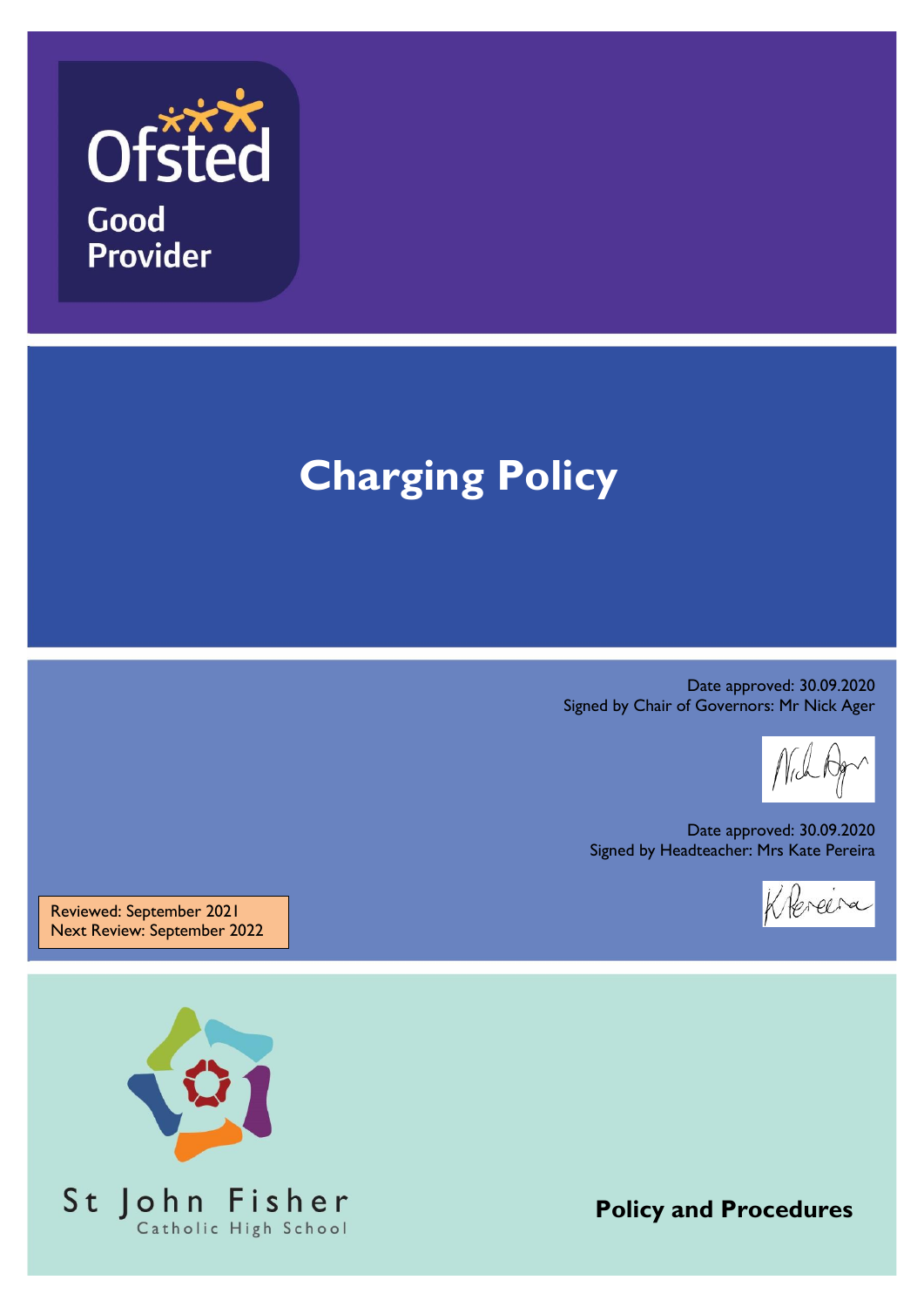# **Charging Policy**

*"I have come that they may have life and have it to the full"*

*John Chapter 10*

# **Activities During School Hours**

- 1. No charges are to be made for education provided at the school during, or mainly during, school hours, except for:
	- Any materials, books, instruments or equipment, where the child's parent wishes him/her to own them;
	- Music and Vocal tuition:
	- Board and lodging on residential trips;
	- Community Facilities.
- 2. Voluntary contributions may be requested for activities offered during school hours. All activities offered during school hours will be made available to all students, regardless of the ability or willingness of their parents or carers to make contributions. However, where voluntary contributions are requested, an activity may not take place if insufficient contributions are received.

## **Music and Vocal Tuition**

3. Charges may be made for vocal or instrumental tuition, either individually or in groups of any size, but not if the teaching is an essential part of either the National Curriculum or a public examination syllabus being followed by the student. Charges for vocal or instrumental tuition will not exceed the cost to the School. No charge may be made in respect of a pupil who is looked after by a Local Authority.

#### **Activities Outside School Hours**

- 4. The school may charge for activities which take place outside, or mainly outside, school hours, except activities which:
	- Are a necessary part of the National Curriculum;
	- Form part of the School's basic curriculum for religious education;
	- Are an essential part of the syllabus for a public examination for which the School is preparing the student.
- 5. Charges for such activities will not exceed the actual cost incurred by the School in connection with the activity, including the costs incurred in engaging teachers to supervise the activity (or provide cover for teaching staff to be available to supervise the activity), divided by the number of students taking part.

## **Residential Activities**

6. For residential activities taking place out of school, the School may charge the cost of board and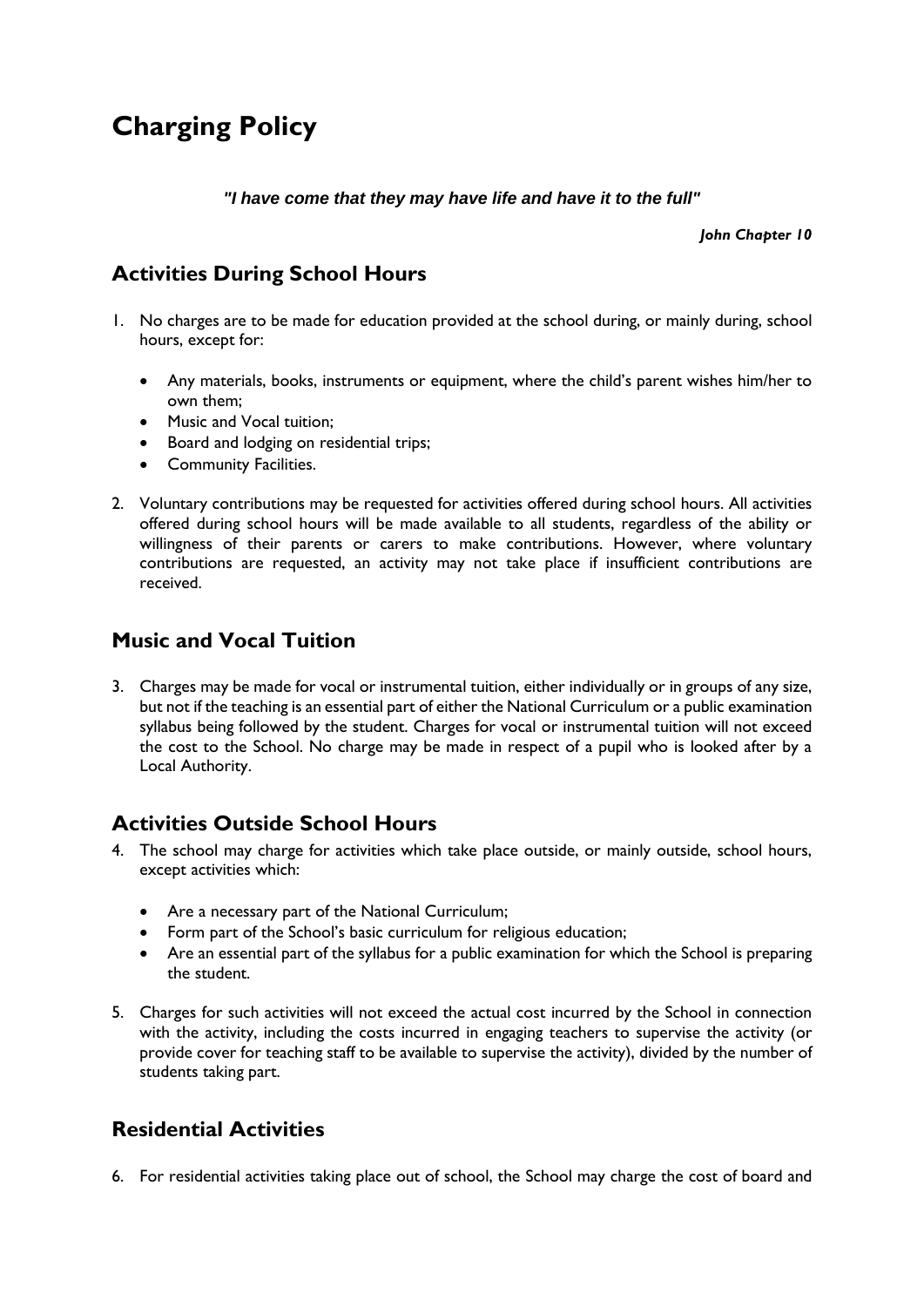lodging for students, except for students whose parents are receiving ;

- Universal Credit in prescribed circumstances;
- Income Support:
- Income Based Job Seekers Allowance;
- Support under part VI of the Immigration and Asylum Act 1999;
- Child Tax Credit, providing that Working Tax Credit is not also received;
- The guarantee element of the State Pension Credit;
- Income related employment and support allowance introduced on 27 October 2008.

#### **Transport**

- 7. Charges will be made for travel costs in connection with residential activities away from school, except those activities:
	- taking place mainly during school hours;
	- which are a necessary part of the National Curriculum of the School's basic curriculum for religious education;
	- that are an essential part of the syllabus for a public examination for which the School is preparing the Student.
- 8. Where charges are not made for residential activities, voluntary contributions may be requested.

## **Examination Charges**

- 9. No charges will generally be made for entering students for public examinations for which the student has been prepared at the School, but the Headteacher shall have the discretion to make a charge for examination entry where ;
	- the student was not prepared for the examination at the School;
	- the School has, for educational reasons, determined that the student should not be entered for the examination, but the student's parents or carer has requested such entry, notwithstanding notification of such reasons;
- 10. The Headteacher also has the discretion to request reimbursement of examination entry fees from a student's parents or carers, where the student fails without good reason to complete the prescribed course for any examination, or to attend or sit the examination.
- 11. A charge may be levied for students re-sitting an examination.

## **Damage/Loss to Property**

- 12. A charge will be levied in respect of wilful damage, neglect or loss of school property (including premises, furniture, equipment, books or materials), the charge to be the cost of replacement or repair, or such lower cost as the Headteacher may decide.
- 13. A charge will be levied in respect of wilful damage, neglect or loss of property (including premises, furniture, equipment, books or materials) belonging to a third party, where the cost has been recharged to the school. The charge will be the cost of replacement or repair, or such lower costs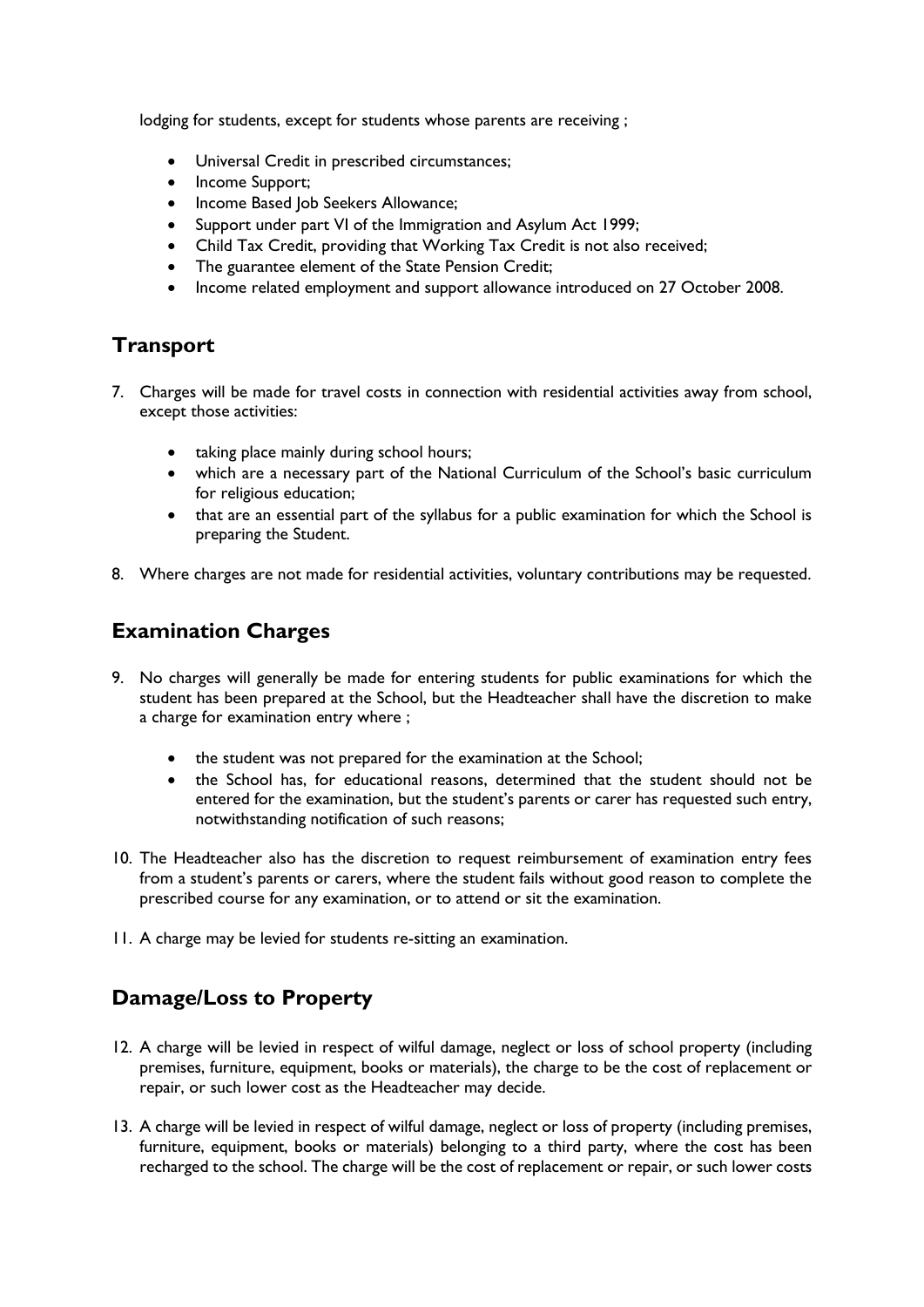as the Headteacher may decide.

#### **Textbooks**

14. Textbooks are provided on loan free of charge, but in some subjects, additional revision guides are available, for which a charge is made. Textbooks and other publications which are on loan to the student including items borrowed from the Learning Resource Centre must be returned at the end of the agreed loan period. A charge may be levied in respect to books which are lost, damaged or defaced. The charge will not exceed the replacement value.

#### **Student Printing and Photocopying**

15. Students are allocated an allowance for the printing and photocopying of curriculum related documents. The allowance will be set and reviewed periodically. The school reserves the right to charge students for print credits should they exceed their allocated allowance. The cost of the print credits will not exceed the cost of providing printed or photocopied documents.

#### **Lettings**

16. The School will make its facilities available to external users at a charge of, at least, the cost of providing the facilities. The scale of charges will be determined annually by Finance and Premises Committee. The charges for the sports facilities will be reviewed in conjunction with the Community Use Agreement in force with Peterborough City Council.

## **Voluntary Contributions**

- 17. The School may request voluntary contributions from parents or carers for any activity. Any such request should make is clear that the contributions are voluntary, but may state that, if the contributions received are insufficient, the activity may be cancelled.
- 18. Voluntary contributions may be requested to cover costs;
	- directly incurred by the School in connection with the activity;
	- incurred by the School in administering arrangements for the activity, and in facilitating the activity taking place;
	- incurred in connection with the activity by teachers or other responsible adults who supervise the activity;
	- of consumable items used in connection with any activity where the finished product is available for students to consume or take home.

## **Remission of Charges**

- 19. The Headteacher has the discretion to waive or reduce any charges properly made or any voluntary contributions paid or promised. Any request by a parent or carer for waiver or remission of charges or voluntary contributions will be treated in confidence.
- 20. The Headteacher, Finance and Premises Committee or Governing Body may decide not to levy charges in respect of a particular activity, if it is reasonable in the circumstances.